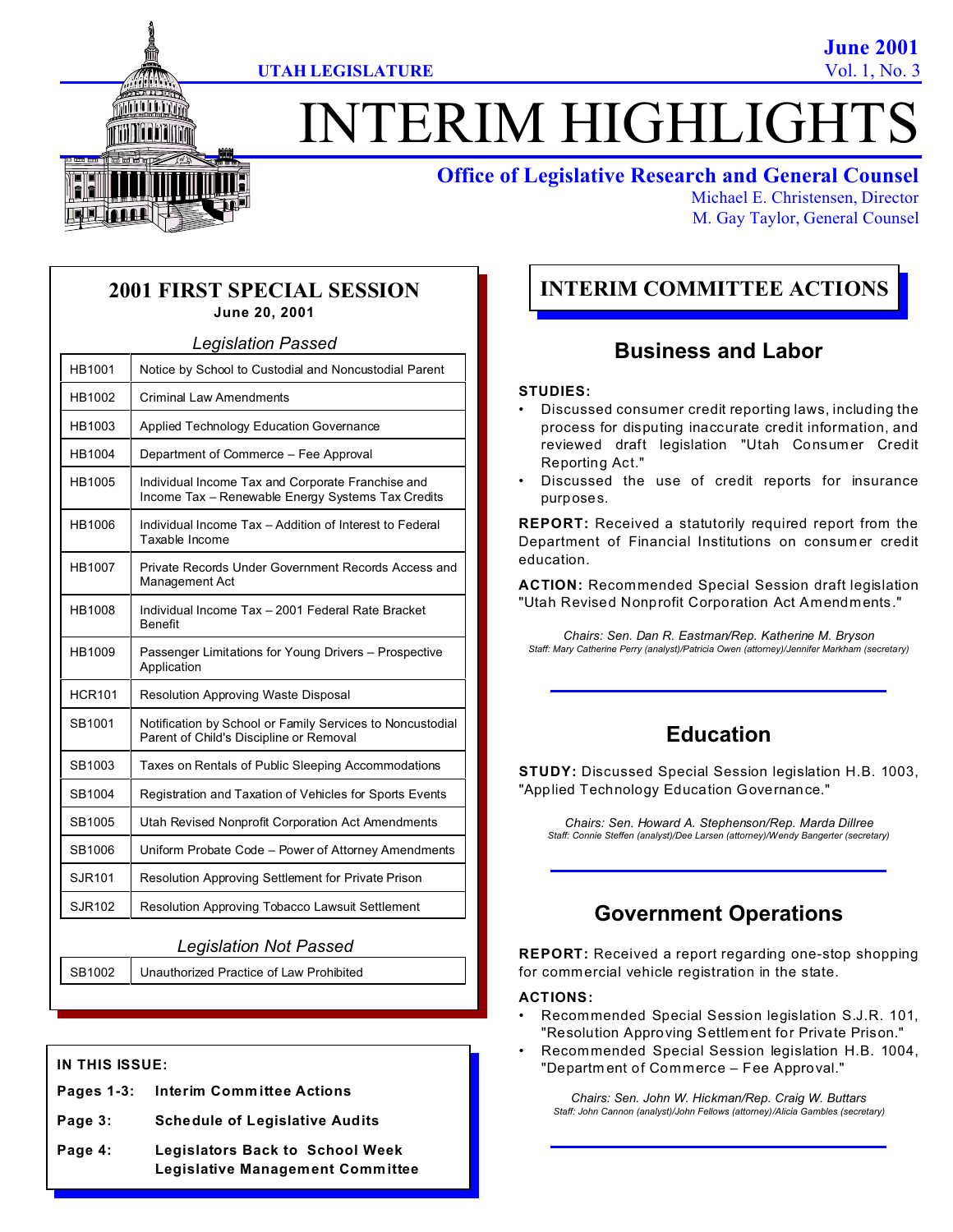## **Health and Human Services**

**REPORT:** Received a report from the Division of Aging and Adult Services within the Department of Human Services regarding its proposal to recodify the adult protective services statute. The division will report its recommendations to the committee later this year.

#### **ACTIONS:**

- Recommended Special Session legislation S.B. 1001, "Notification by School or Family Services to Noncustodial Parent of Child's Discipline or Removal," with amendm ents.
- Recommended Special Session legislation H.B. 1001, "Notice by School to Custodial and Noncustodial Parent," with amendm ents.
- Recommended 2002 General Session draft legislation "Appropriation for Sexual Violence Victim Assistance Programs" as amended.

*Chairs: Sen. Terry R. Spencer/Rep. Carl R. Saunders Staff: Mark Andrews (analyst)/Paul Hess, Catherine Dupont (attorneys)/Sandra Wissa (secretary)*

## **Judiciary**

**STUDY:** Discussed proposed amendm ents to the Code of Judicial Administration that would allow the Judicial Council to take a more active role when determining whether a judge should be certified to stand for retention election.

#### **ACTIONS:**

- Delayed further action for 90 days on H.B. 305, "Judgment Lien Amendm ents," (2001 General Session, Effective date of July 1, 2002) to determine whether court computers can be adequately searched by the public and by title companies for judgment lien information.
- Recommended Special Session draft legislation "Uniform Probate Code – Power of Attorney Am endments."
- Recomm ended Special Session legislation S.B.1002, "Unauthorized Practice of Law Prohibited."

*Chairs: Sen. David L. Gladwell/Rep. Glenn L. Way Staff: Jerry Howe (analyst)/Esther Chelsea-McCarty (attorney)/Glenda Whitney (secretary)*

## **Law Enforcement and Criminal Justice**

#### **STUDIES:**

- Discussed the efficacy of moving Youth Services from the Division of Child and Family Services to the Division of Youth Corrections. A workgroup has been established to create draft legislation for the committee's review at a future interim m eeting.
- Discussed the due process provided for people accused and listed for substantiated child abuse. A workgroup has been established to create draft legislation for the com mittee's review at a future interim meeting.
- Discussed Special Session legislation H.B. 1002, "Criminal Law Am endments."

*Chairs: Sen. D. Chris Buttars/Rep. DeMar "Bud" Bowman Staff: Chyleen Arbon (analyst)/Susan Creager Allred (attorney)/Alicia Gambles (secretary)*

## **Natural Resources, Agriculture, and Environment**

**STUDY:** Discussed Special Session legislation H.C.R. 101, "Resolution Approving W aste Disposal."

#### **REPORTS:**

- Received a report from the Division of Plant Industry on cricket and grasshopper infestation in the state.
- Received a report from the Division of Oil, Gas, and Mining on water replacement of state appropriated water affected by coal mining and reclamation operations.

*Chairs: Sen. Parley G. Hellewell/Rep. Bradley T. Johnson Staff: Brian Allred (analyst)/Jeanenne Larson (attorney)/Joy Miller (secretary)*

# **Political Subdivisions**

#### **STUDIES:**

- Discussed concerns regarding exemptions from municipal and county land use regulation.
- Received a briefing on the history and purpose of the School and Institutional Trust Lands.

*Chairs: Sen. Carlene M. Walker/Rep. David L. Hogue Staff: Joseph Wade (analyst)/Keith Woodwell (attorney)/Joy Miller (secretary)*

# **Public Utilities and Technology**

**STUDY:** Discussed how net metering could be implemented in Utah, which would allow residential and small business custom ers to sell power to the regulated grid operator; and requested additional information regarding safety, fuel sources, cumulative generating capacity, and costs to be presented at its July 18 interim meeting.

**ACTION:** Recommended Special Session legislation H.B. 1005, "Individual Income Tax And Corporate Franchise And Income Tax - Renewable Energy Systems Tax Credits," with amendm ents.

*Chairs: Sen. Leonard M. Blackham/Rep. John E. Swallow Staff: Richard North (analyst)/Robert Rees (attorney)/Junie Anderson (secretary)*

## **Revenue and Taxation**

**STUDY:** Reviewed Special Session legislation H.B. 1006, "Individual Income Tax – Addition of Interest to Federal Taxable Income."

#### **ACTIONS:**

- Recommended Special Session draft legislation "Individual Income Tax – 2001 Federal Rate Bracket Benefit."
- Recommended Special Session draft legislation "Registration and Taxation of Vehicles for Sports Events."
- Recommended Special Session legislation S.B. 1003, "Taxes on Rentals of Public Sleeping Accommodations."
- Recommended Special Session legislation H.B. 1005, "Individual Income Tax and Corporate Franchise and Income Tax – Renewable Energy System s Tax Credits."

*Chairs: Sen. Curtis S. Bramble/Rep. Wayne A. Harper Staff: Bryant Howe (analyst)/Rebecca Rockwell (attorney)/Sandra Wissa (secretary)*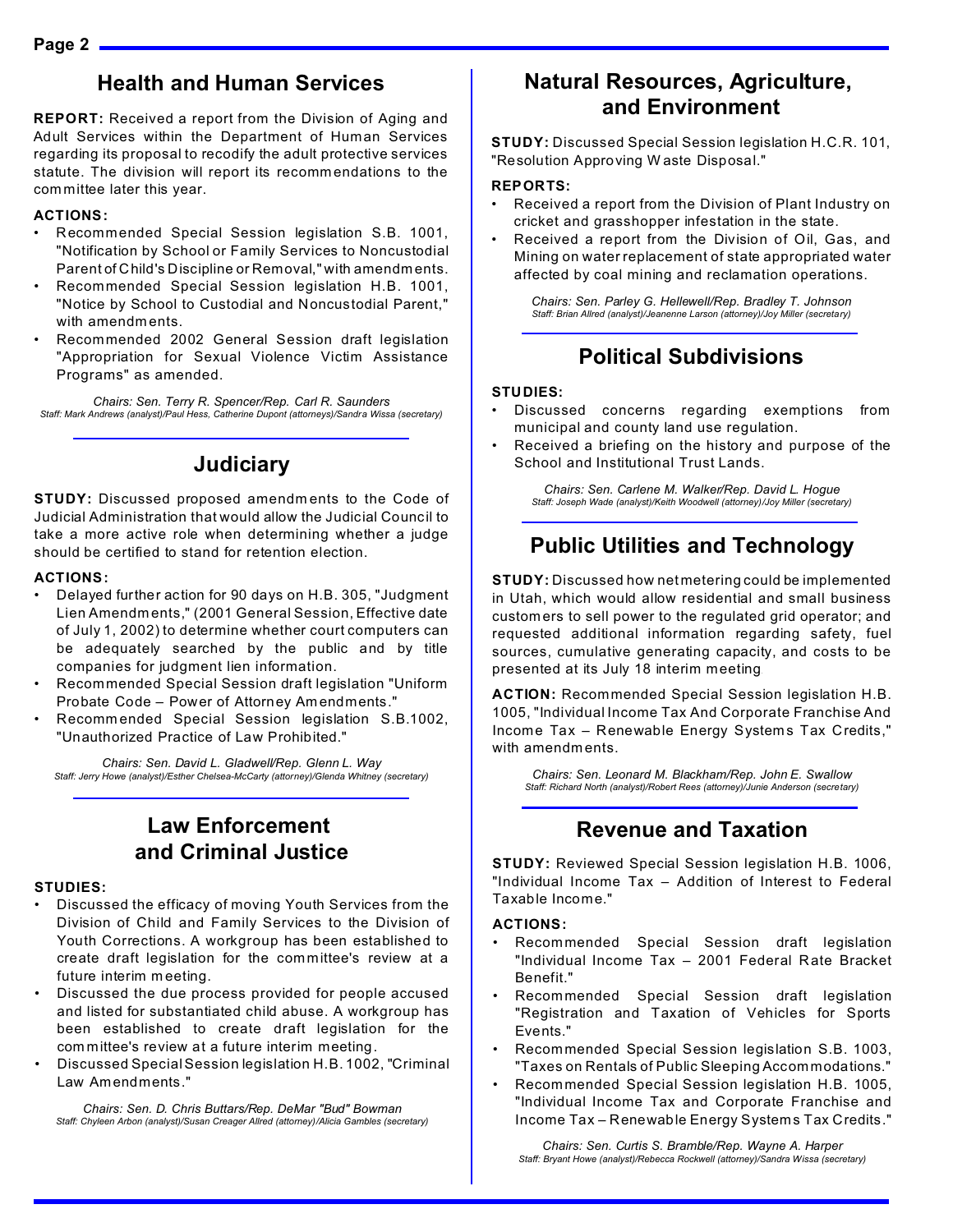## **Transportation**

#### **REPORTS:**

- Received an update on the construction of the light-rail University Extension, the operation of the North/South line, and other potential light-rail and com muter-rail projects.
- Received an update on major state highway construction projects that are being planned or are currently underway.
- Received an update on the implementation of the Digital Driver License Program, which is projected to be available statewide in November 2001.

*Chairs: Sen. David H. Steele/Rep. Joseph G. Murray Staff: Benjamin Christensen (analyst)/Cheryl Felt (attorney)/Junie Anderson (secretary)*

## **Workforce Services and Community and Economic Development**

**REPORT:** Received a report from the Utah Travel Council and the Tourism Industry Comm ission regarding the importance of expanding Utah's tourism prom otion to capture a market share of destination travel. Presenters stressed the importance of cooperating with counties and travel regions in sending a unified m essage to out-of-state travelers and em phasized the need for a new funding policy to capitalize on the publicity from the W inter Olympics to expand travel prom otion.

*Chairs: Sen. Beverly Evans/Rep. Richard M. Siddoway Staff: Wayne Lewis (analyst)/Jim Wilson (attorney)/Jennifer Markham (secretary)*

## **SCHEDULE OF LEGISLATIVE AUDITS**

*Office of the Legislative Auditor General* 

The following eight audits are currently being conducted and are scheduled to be completed this year. The audit completion date is only tentative and is dependent upon the approval of the Legislative Audit Subcomm ittee.

In its June 14, 2001 meeting, the Legislative Audit Subcom mittee prioritized the following seven audits to be assigned as staff become available.

## *Future Audits*

| <b>New Audits Approved</b>                                   |  |  |
|--------------------------------------------------------------|--|--|
| 1. Foster Care Foundation                                    |  |  |
| 2. Division of Services for People with Disabilities         |  |  |
| 3. School District Funding of Association<br>Representatives |  |  |
| 4. University of Utah Medical School Admissions              |  |  |
| 5. Purchase of Textbooks in Public Education                 |  |  |
| 6. Property Tax Exemptions                                   |  |  |
| 7. Decentralization of the State Office of Education         |  |  |

Questions regarding these audits can be directed to the Office of the Legislative Auditor General at 538-1033.

## *Current Audits*

| <b>Audits In Process</b>                                                                                                   | <b>Estimated</b><br><b>Completion</b><br>Date |
|----------------------------------------------------------------------------------------------------------------------------|-----------------------------------------------|
| 1. Performance Audit of Social Capital<br>Formation                                                                        | <b>June 2001</b>                              |
| 2. Performance Audit of Year 2000<br>Expenditures                                                                          | <b>July 2001</b>                              |
| 3. Review of Costs Associated with<br>the Lisa P. Lawsuit                                                                  | <b>July 2001</b>                              |
| 4. Review of the Transfer of the<br>Veterans Nursing Home from the<br>Department of Health to the<br><b>National Guard</b> | July 2001                                     |
| 5. Follow-up Audit of Utah's Juvenile<br>Justice System                                                                    | August 2001                                   |
| 6. Performance Audit of the<br><b>Association of Governments</b><br>Planning                                               | August 2001                                   |
| 7. Performance Audit of the Office of<br><b>Services Review</b>                                                            | September<br>2001                             |
| 8. Performance Audit of Utah's<br>Unregistered Vehicles                                                                    | October 2001                                  |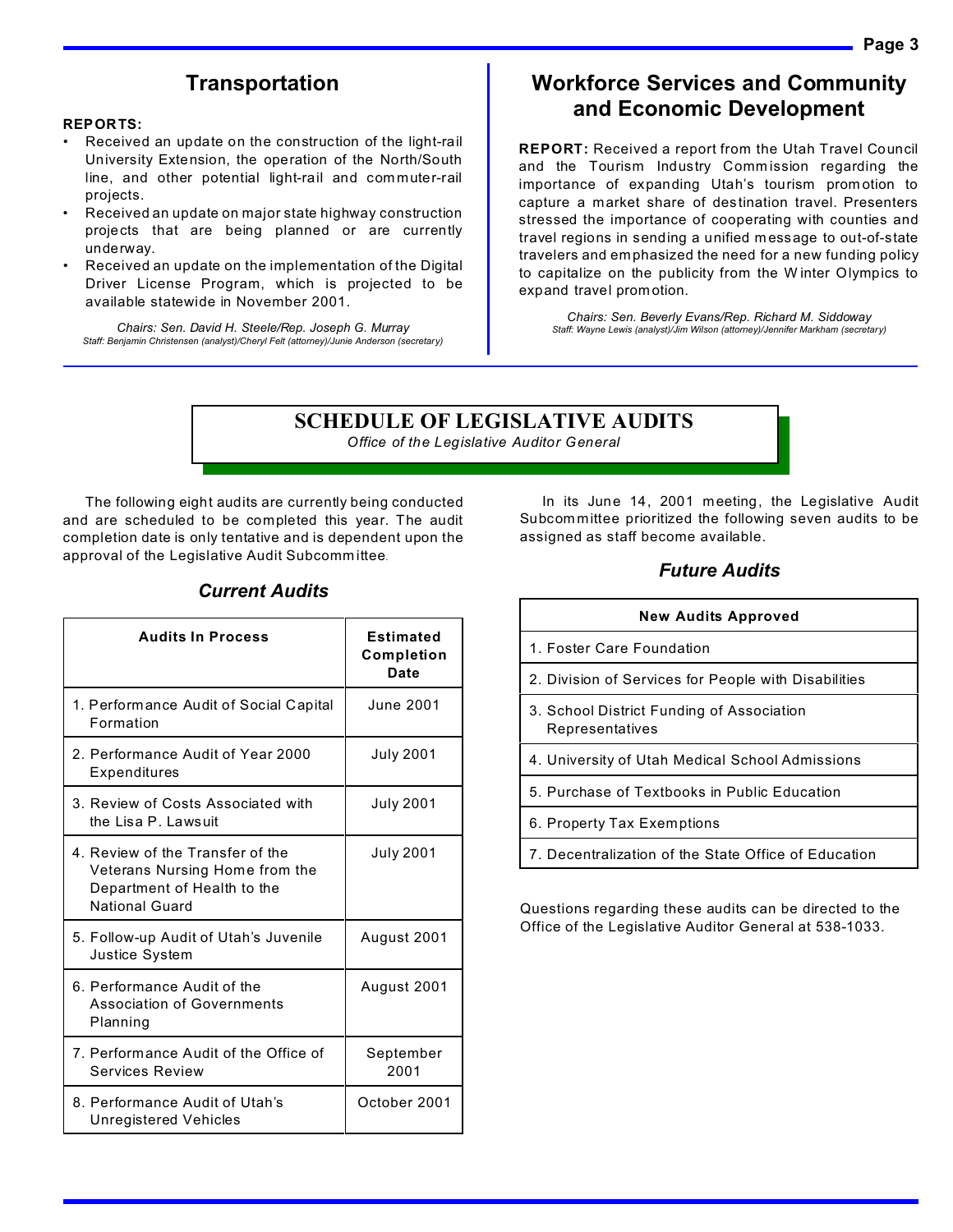**Page 4** 

# **AMERICA'S LEGISLATORS BACK TO SCHOOL WEEK**

- **When:** Monday, September 17 through Friday, September 21, 2001
- **What:** Am erica's Legislators Back to School Week is a program sponsored by the National Conference of State Legislatures (NCSL) for state legislators to visit public school classrooms in their districts and teach students about public service. Last year 22 senators and 47 representatives participated in Utah. Legislators can bring civics to life by teaching students what it is like to serve as elected officials.
- **How:** 1. Each legislator will receive a letter in July asking whether he or she would like to participate.

2. Participating legislators will receive materials, including pamphlets, talking points, teachers' guides, and evaluation forms.

3. Legislators will schedule classroom visits by contacting schools or school districts.

4. Legislators and teachers will complete and return evaluation forms.

*For more information contact:* Benjamin N. Christensen Office of Legislative Research and General Counsel (801) 538-1032 benchristensen@utah.gov

or visit the NCSL website: http://www.ncsl.org/public/backsch.htm (then click on "Public User")

# **LEGISLATIVE MANAGEMENT COMMITTEE**

#### **ACTIONS:**

- Reassigned the sunset review for Section 53A-3-602 to the Education Interim Committee from the Law Enforcement and Criminal Justice Interim Committee.
- Assigned the Political Subdivisions Interim Committee to study the issue of cities having developm ents go into adjoining counties. This issue was brought about by a letter from the Salt Lake County District Attorney.
- Approved a request from the Law Enforcement and Criminal Justice Interim Committee to study items #117, Police and Fire Consolidation, and #121, Uniform Law Enforcement Data, from the Master Study Resolution, but denied permission to study "Incremental Sentencing."
- Approved a request from the Political Subdivisions Interim Committee to create a Special Districts Subcommittee to continue the work it has been doing over the past three years.
- Denied a request from the Natural Resources, Agriculture, and Environment Interim Comm ittee to join with the Natural Resources Appropriations Subcomm ittee for travel and joint meetings.
- Assigned the Transportation Interim Comm ittee to hear a report from W est Valley City and Salt Lake City on their success in the decriminalization of traffic violations by using administrative law judges to deal with those traffic offenses.



# **Office of Legislative Research and General Counsel**

436 State Capitol Salt Lake City, UT 84114-0121

> Phone: (801) 538-1032 Fax: (801) 538-1712 http://www.le.state.ut.us

For more information about legislative activities during the interim, please contact our office.

*Editors: Chyleen A. Arbon and Mary Catherine Perry*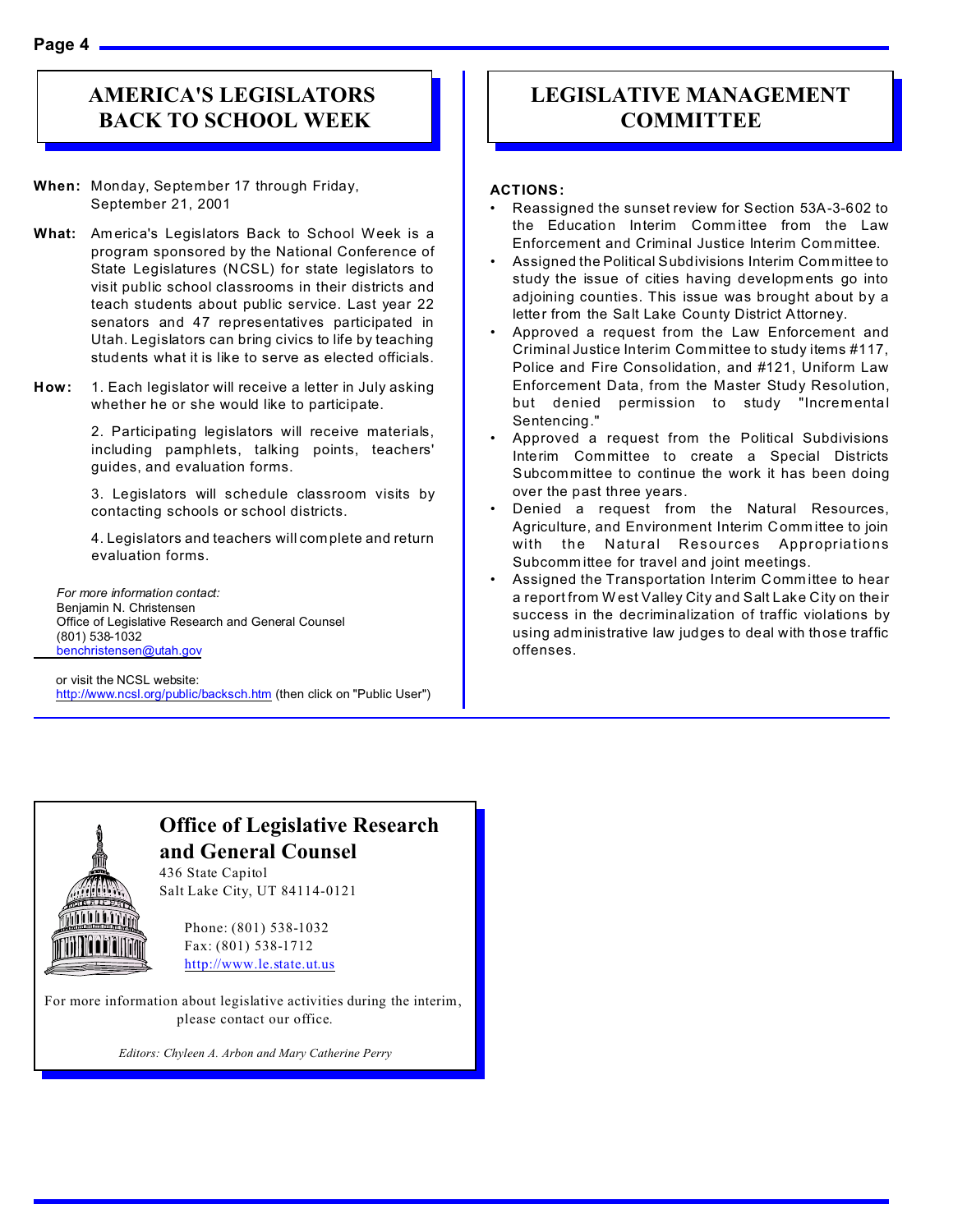



| <b>Inside This Issue</b>                |         |  |  |  |
|-----------------------------------------|---------|--|--|--|
| <b>Executive Appropriations Summary</b> |         |  |  |  |
| <b>Corrections Streamline Funding</b>   | $1-2$   |  |  |  |
| <b>Report Excerpts</b>                  |         |  |  |  |
| <b>Performance Based Budget</b>         |         |  |  |  |
| <b>Pilot for Wildlife Resources</b>     | 2       |  |  |  |
| <b>Performance Funding USHE</b>         | $2 - 3$ |  |  |  |
| <b>Tobacco Lawsuit Settlement</b>       |         |  |  |  |
| <b>Investigative Responsibilities</b>   |         |  |  |  |
| <b>Applied Technology Governance</b>    |         |  |  |  |
| <b>Subcommittee Schedule</b>            |         |  |  |  |

Complete reports and staff e-mail addresses are available on the LFA website:

www.le.state.ut.us/lfa



*Office of the Legislative Fiscal Analyst's Monthly Newsletter*

# Executive Appropriations

## **Utah Department of Corrections Issues**

(Reported to Executive Appropriations June 19, 2001)

 The Utah Department of Corrections (UDC) operates its own facilities and contracts with 20 counties to provide beds for inmates. County contracts provide a cost-effective option for the state and a base for economic development in rural counties. Jail Programs provide funds for county sheriffs that would not be available otherwise and allow the state to house inmates without incurring capital costs.

 A key funding issue for jail programs involves the entangled relationship between facility needs, county contracts, and jail reimbursement. This leads to short term consideration for funding and construction – often leaving the Legislature with few options in the budget setting process. The Legislative Fiscal Analyst, working with UDC and the Utah Sheriffs Association, sought to provide Legislative options to manage corrections issues. The recommendations included a recommendation on capacity, contracting, inmate funding and jail reimbursement.

The Analyst found that between county jails and UDC facilities, there is enough capacity to

house inmates for at least two years with no new construction. UDC officials testified that they plan to extend that capacity by implementing programs that will reduce the need for new cell construction. As capacity needs are evaluated, the Analyst believes that contracting will continue to provide the state with low-cost options for inmate housing.

 As the Department of Corrections calculates costs of housing inmates at various levels, the Analyst believes that inmate funding could be standardized into a "weighted inmate unit." Such a plan would apply core costs to the UDC budget in an effort to streamline the budget setting process. The "weighted inmate unit" may also help the Department solve salary equity issues by incorporating existing salaries and administrative overhead. The state salary package would add additional money specifically for personal services, resulting in enhanced ability to meet critical salary needs within the Department. The terms "jail contracting and "jail reimbursement" are often used interchangeably even though the

## Report Excerpts Presented to Executive Appropriations June 19,2001

# Revenue Update

 Revenues for FY 2001 are expected to be lower than anticipated by \$30 to \$46 million. This shortfall will carry into FY 2002. The shortfall at this time is entirely in the Uniform School Fund. Individual income taxes and corporate franchise tax are down significantly. On a positive note sales tax, severance tax and interest earnings are all higher than originally anticipated leading to a potential surplus in General Fund.

## Federal Advance Refund

 The IRS will not list the advance payments on the 2001 Tax Form. Hence, there will be no significant windfall to the state from the Federal Advance Refund. Passage of HB 1008 ensured that the state will not collect a windfall from those who did not file taxes in a timely fashion.

## Economic Development

 In the 1st Special Session held on June 19th, 2001 the legislature passed SB 1003 and SB 1004 to clarify legislative intent on home rentals and motor vehicle donations. The first bill SB 1003 made sure that those individuals who rent their homes over the period of the Olympics would not have to collect taxes on those rentals. The second bill SB 1004 provided a tax benefit for those motor vehicle dealerships who donate vehicle for use during special sporting events.

The complete reports can be found on our website.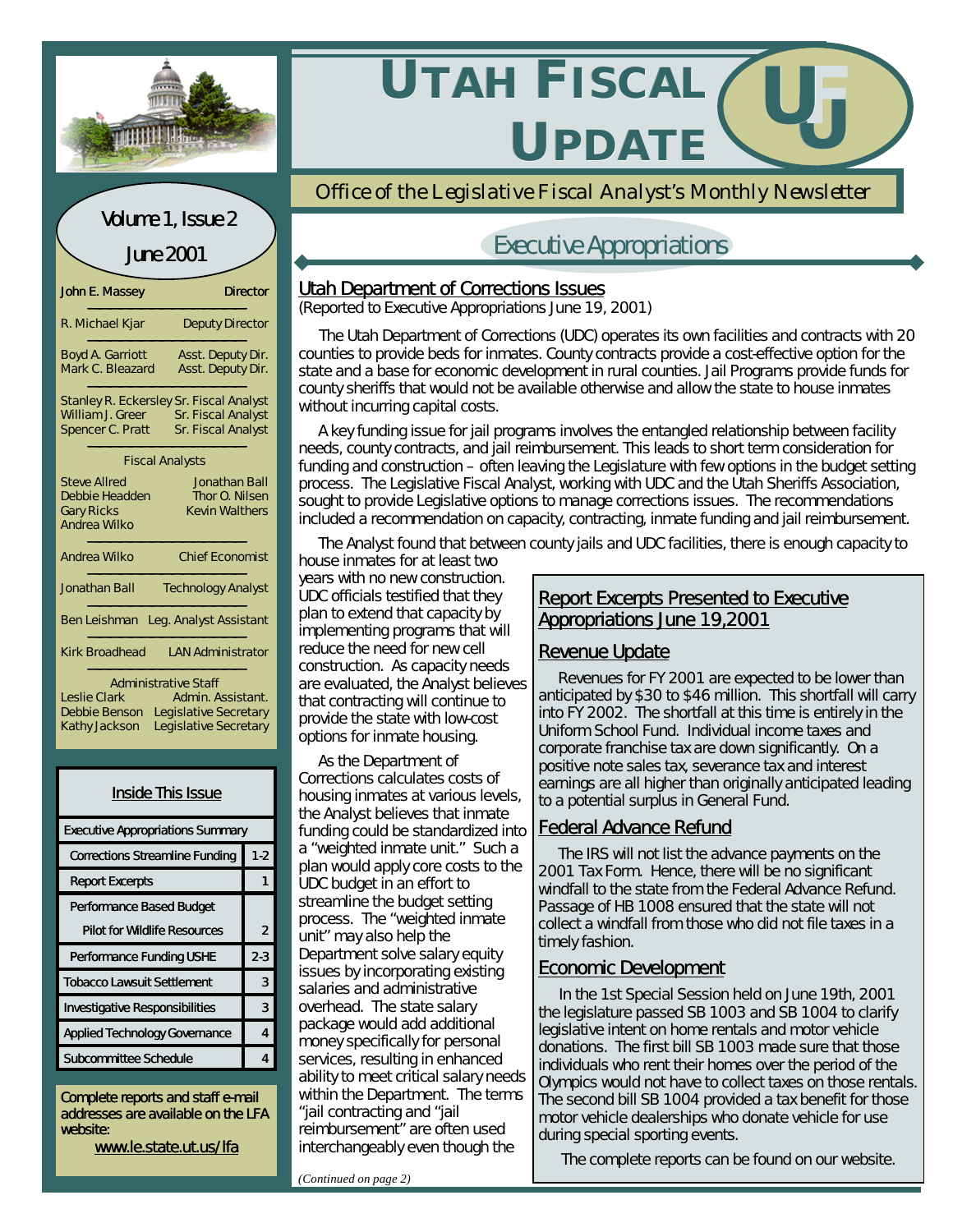

# Executive Appropriations Continued

#### *(Continued from page 1)*

two programs are distinctly different.

 The jail reimbursement program provides funds to offset costs associated with housing inmates sentenced to probation by state judges and assigned to county jails as a condition of that probation. This type of inmate is not counted by the Department of Corrections as part of its daily count, but the local sheriffs incur costs for housing these offenders. One of the great misconceptions with the Jail Reimbursement program is that it is related to UDC operations. The program is a pass-through

program that cannot impact UDC operations – all funds go directly to counties (Davis, Salt Lake, Utah and Weber Counties receive approximately 73 percent of all funds in this program). Jail Reimbursement is funded "to the extent funds are available" – a policy that results in unpredictable funding patterns. Appropriations in the early 1990s eliminated the program. Today the program is funded at approximately 70 percent of its actual cost to the counties. The Executive Appropriation Committee asked that the Criminal Justice and Executive Offices Committee study this program further in an effort to create a policy that is less subject to annual budget needs. A copy of the report can be found on our website at http://www. le.state.ut.us/lfa/reports/docfacil.pdf.

### Performance Funding In the Utah System of Higher Education

Reported to Executive Appropriations June 19, 2001.)

 On June 19th, the Legislative Fiscal Analyst's Office reported on Accountability and Performance Measures for the Utah System of Higher Education. During the past decade, there has been a growing interest in making higher education more accountable to the public for the resources it uses and the results it achieves. The Regents identified seven performance indicators in their report that are intended to measure trends and progress toward achieving certain system wide goals and objectives. The performance measures include:

- 1. Pass rates on professional certification and licensure examinations
- 2. The number of graduates in high demand employment fields
- 3. Graduation efficiency
- 4. Transfer efficiency
- 5. Faculty teaching loads
- 6. Student participation rates
- 7. Minority participation rates

 The following recommendations were presented to the Executive Appropriations Committee for consideration:

It is the recommendation of the Legislative Fiscal Analyst that the Legislature review the performance indicators proposed by

*(Continued on page 3)*

## Pilot Performance-Based Budget for the Division of Wildlife **Resources**

(Reported to Executive Appropriations June 19, 2001)

 By motion of the Legislative Process Committee, the budget of the Division of Wildlife Resources was presented in the 2001 General Session in a Performance-Based Budget (PBB) format. This budget was selected as a pilot to gauge whether performance measures would provide committee members better information—thus improving budget hearings in the short amount of time available—and whether performance budgeting should be implemented statewide.

 Performance-Based Budgeting links appropriations to achievement of outcomes through the use of performance measures in the budget process. It is a tool that adds valuable information to the budget debate and makes agencies more accountable to the Legislature and citizens. It is not meant to be a mechanistic system that replaces the art of politics with the science of numbers.

 The pilot PBB for the Division of Wildlife Resources worked well because the division already had a strategic plan in place. The goals in the strategic plan served as a backbone for the performance measures in the budget. The Executive Branch participated in the process of developing performance measures. If PBB is to be successful, it must become an integral part of the Governor's budget process, not just the Legislature's. During budget hearings, the pilot budget focused the discussion of the appropriations subcommittee and improved program evaluation.

 Certain improvements can be made as all participants gain more experience. Performance budgeting is still a work in progress. In the future it is hoped there will be stronger linkage of budget recommendations to outcome measures, more performance goals, and more time to focus on outcomes vs. outputs. Implementing a performance budgeting process takes time; most states take three to five years to bring all agencies "on board."

 It is the recommendation of the Office of the Legislative Fiscal Analyst that all state agencies, including the judiciary, develop a performancebased budgeting process to be initiated in the FY 2004 or FY 2005 budget cycle. As part of this process, key performance measures will be established through a cooperative effort by the agencies, the Governor's Office of Planning and Budget, and the Office of the Legislative Fiscal Analyst. If the program is successful, legislation could be drafted in the FY 2005 or FY 2006 budget cycle to make PBB statutory.

 The Executive Appropriations Committee voted to request the appropriations subcommittees gather performance data from each state agency and that the Office of the Legislative Fiscal Analyst report on the progress early in the 2002 interim. A copy of the report can be found on our website.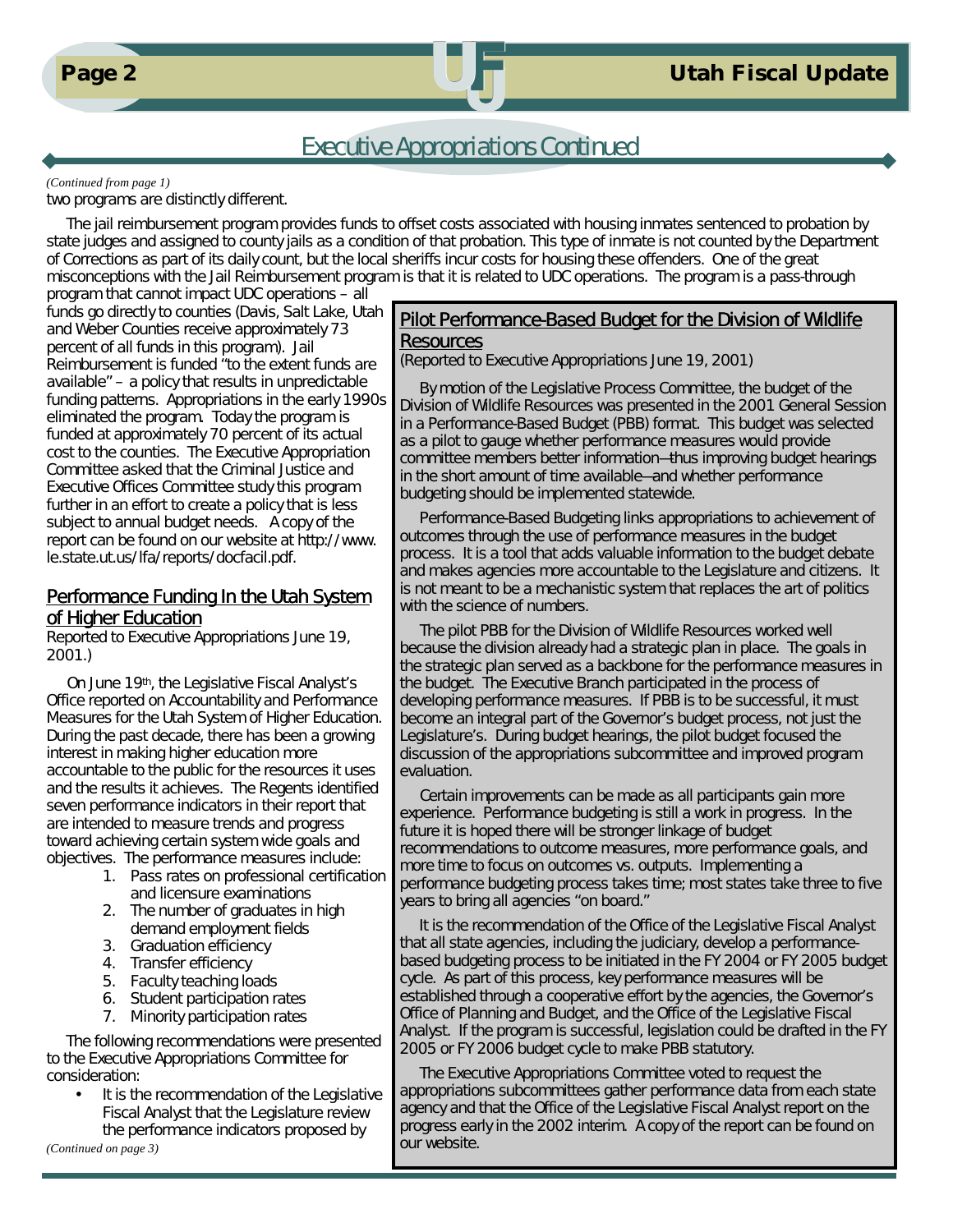**Page 3 Page 3 Page 3 Page 3 Page 3 Page 3 Page 3** 

# Executive Appropriations Continued

#### *(Continued from page 2)*

- the Board of Regents to determine their impact on the quality and effectiveness of undergraduate teaching and learning, faculty workload and performance, student retention and graduation efficiency.
- It is also recommended that the members of the Executive Appropriation Committee suggest additional performance measures that address issues of concern

 It should be noted that during the interim, the Legislative Subcommittee on Higher Education will be engaged in developing a funding formula for the Utah System of Higher Education. An integral part of the meetings will include a discussion on how performance indicators and incentives in the proposed funding mechanism can be used to foster quality, productivity and efficiency on USHE campuses. The Legislative Fiscal Analyst also recommended that the members of the Executive Appropriation Committee forward any recommendations to this committee for consideration in their discussion on a new funding formula for higher education. The EAC adopted a motion requesting a September report after the Higher Education Appropriation Subcommittee reviewed the indicators during their August interim meeting. A copy of the complete report can be found on our website.

# Tobacco Settlement

## Tobacco Lawsuit Settlement

 During the June Special Session, the Legislature passed SJR 102, "Resolution Approving Tobacco Lawsuit Settlement". With this resolution, the Legislature approved settling a lawsuit with the outside law firm which assisted the State with the tobacco litigation. The State has settled the suit, paying the firm \$9.95 million. This settlement will come from the escrow funds which have been withheld by the United States District Court. The balance in the escrow account, approximately \$6 million, will be distributed between the Permanent Trust Fund and the Restricted Account. Future payments form the tobacco companies will not be subject to the 25 percent holdback by the Court.

# Executive Offices & Criminal Justice

## Executive Offices and Criminal Justice Joint Appropriations Subcommittee

Investigative Responsibilities Study Reported

 The Executive Offices and Criminal Justice Joint Appropriations Subcommittee met on May 29, 2001 and reviewed a study concerning the possible duplication of investigative services performed by the Department of Public Safety and the Attorney General's Office.

- During the 2001 General Session, the Attorney General's Office proposed to expand its investigative authority and activities. Some concern was raised that this would duplicate services provided by the Department of Public Safety. The Office of the Legislative Fiscal Analyst reviewed the statutory authority of these organizations, the management structure, the funding, and the activities performed by both offices.
- Both the Department of Public Safety and the Attorney General's Office have statutory investigative authority. Additionally, many other State agencies also have investigative authority. Some of these other agencies include the Department of Commerce, the Labor Commission, the Department of Financial Institutions, and the Insurance Department, among others. In many cases, the Attorney General's Office or the Department of Public Safety participate in these other investigative activities as well.
- The Attorney General's Office investigators are not lawyers,

but are POST certified. A recent transfer of investigative authority came during the 2000 General Session when the Legislature transferred the investigative responsibility for Medicaid Fraud from the Department of Public Safety to the Attorney General's Office.

- Although both agencies are authorized to conduct criminal investigations, and there may be some duplication of services provided, the Fiscal Analyst has not found any substantive evidence of duplication of investigative activities on specific cases by the Attorney General and the Department of Public Safety.
- Improved communication both within and between the two agencies has been identified as an ongoing need. The management of both offices are relatively new and committed to enhancing communications.

#### The Analyst made the following recommendations:

1. The Department of Public Safety and the Attorney General's Office should continue to improve communications between their offices at various levels of management and operations. A memorandum of understanding may be helpful.

2. The Office of the Legislative Fiscal Analyst should follow-up with both offices and schedule them to report the progress made to enhance communications within and between their offices to the Executive Offices and Criminal Justice Joint Appropriations Subcommittee at the next General Session.